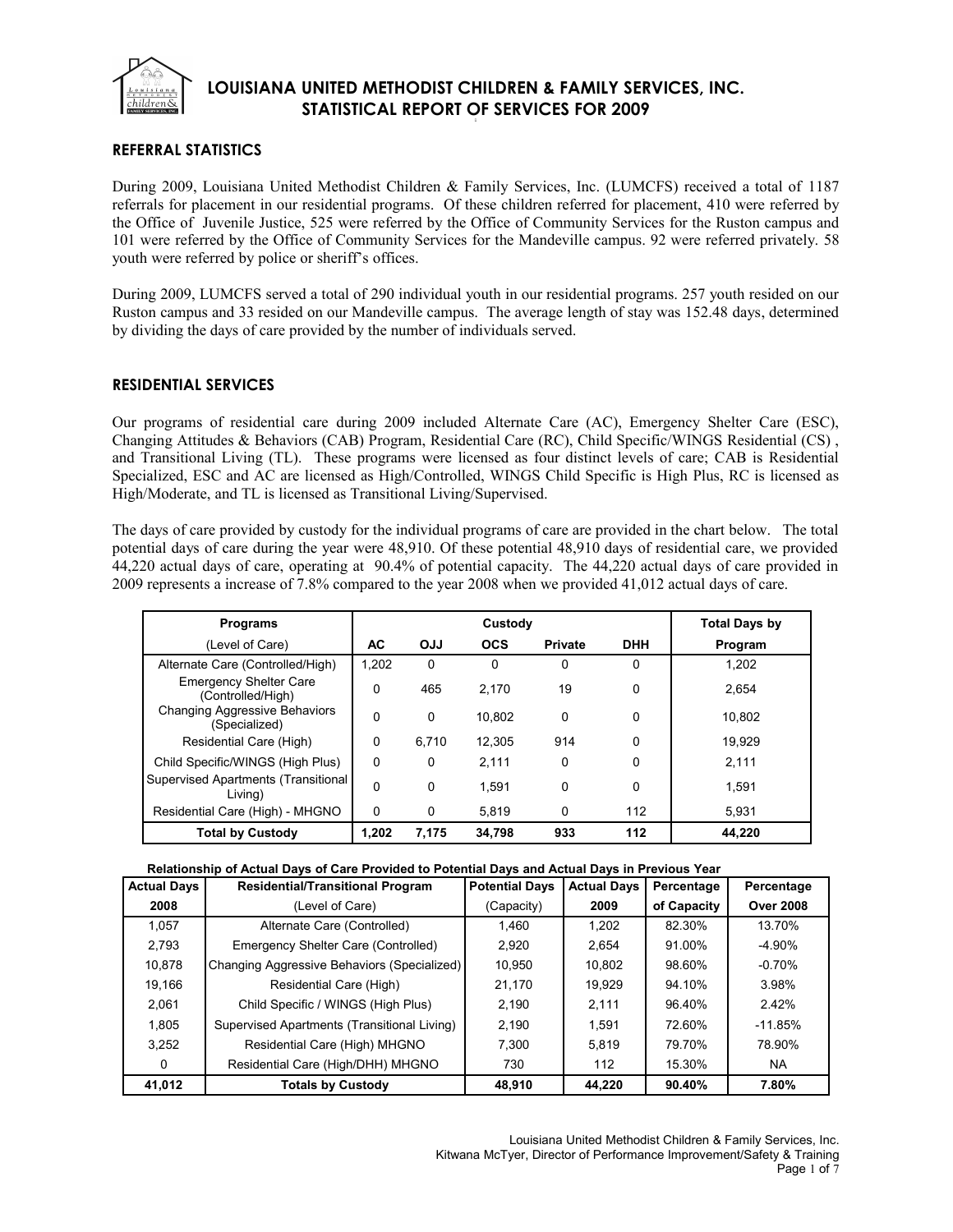

|                                                             | Contractual | Actual | <b>Number</b>                           | Percentage                | Percentage            |
|-------------------------------------------------------------|-------------|--------|-----------------------------------------|---------------------------|-----------------------|
| <b>Residential Services Contracts</b>                       |             |        | Days of Care Days of Care Over Contract | of Contracted<br>Capacity | <b>Over Contractl</b> |
| OCS - Emergency Shelter Care                                | 2.190       | 2.170  | $-20$                                   | 99.10%                    | $-0.91%$              |
| AC - Emergency Shelter Care                                 | 1,460       | 1.202  | $-258$                                  | 82.30%                    | $-17.67%$             |
| OCS - Changing Aggressive Behaviors                         | 10,950      | 10,802 | $-148$                                  | 98.60%                    | $-1.35%$              |
| OCS - Child Specific                                        | 2,190       | 2.111  | -79                                     | 96.40%                    | $-3.60\%$             |
| OCS - Residential Care                                      | 13,140      | 12,305 | $-835$                                  | 93.60%                    | $-6.35%$              |
| OJJ - Residential/Emergency Shelter<br>Care                 | 6.570       | 7.175  | 605                                     | 109.20%                   | 9.20%                 |
| PRI - Residential/Emergency Shelter<br>Care                 | 1,460       | 933    | $-527$                                  | 63.90%                    | $-36.10%$             |
| <b>OCS</b> - Supervised Apartments<br>(Transitional Living) | 2.190       | 1,591  | $-599$                                  | 72.60%                    | $-27.35%$             |
| DHH - Residential Care MHGNO                                | 730         | 112    | $-618$                                  | 15.34%                    | $-84.70%$             |
| OCS - Residential Care MHGNO                                | 7,300       | 5,819  | $-1481$                                 | 79.70%                    | $-20.28%$             |
| Total                                                       | 48,180      | 44,220 | $-3,960$                                | 91.80%                    | $-8.21%$              |

## **Days of Residential Care Provided by Contract/Bed Distribution**

Statistics related to the custody, race and gender of our residents are provided below:

## **Individuals By Race, Gender And Custody**

|               |       | <b>Black</b> |        |       | White |        |       | <b>Hispanic</b> |        |       | <b>TOTAL</b> |        |
|---------------|-------|--------------|--------|-------|-------|--------|-------|-----------------|--------|-------|--------------|--------|
| Custody       | Total | Male         | Female | Total | Male  | Female | Total | Male            | Female | Total | Male         | Female |
| AC            | 44    | 32           | 12     | 13    | 5     | 8      |       |                 | 0      | 58    | 38           | 20     |
| <b>CJJ</b>    | 36    | 20           | 16     | 21    | 9     | 12     |       |                 | 0      | 58    | 30           | 28     |
| <b>OCS</b>    | 94    | 57           | 37     | 76    | 33    | 43     | 5     |                 | 3      | 175   | 92           | 83     |
| PRI           | 0     | 0            | 0      | 5     | 3     | 2      | 0     |                 |        | 5     | 3            | 2      |
| <b>DHH</b>    | 0     | 0            | 0      |       |       | 0      | 0     | 0               |        |       |              |        |
| <b>TOTALS</b> | 174   | 109          | 65     | 116   | 51    | 65     |       | 4               | 3      | 297   | 164          | 133    |

| <b>Custody by Race</b> |         |         |            |            |            |
|------------------------|---------|---------|------------|------------|------------|
| Race                   | AC.     | LLO     | <b>DHH</b> | <b>OCS</b> | <b>PRI</b> |
| <b>Black</b>           | 75.86%  | 62.07%  | $0.00\%$   | 53.71%     | $0.00\%$   |
| White                  | 22.42%  | 36 21%  | 100.00%    | 43.43%     | 100.00%    |
| Hispanic               | 1.72%   | 1.72%   | $0.00\%$   | 2.86%      | $0.00\%$   |
| <b>TOTALS</b>          | 100.00% | 100.00% | 100.00%    | 100.00%    | 100.00%    |

#### **Percent Private / State by Race**

| Race          | <b>Private</b> | <b>State</b> |
|---------------|----------------|--------------|
| <b>Black</b>  | $0.00\%$       | 59.60%       |
| White         | 100.00%        | 38.00%       |
| Hispanic      | $0.00\%$       | 2.40%        |
| <b>TOTALS</b> | 100.00%        | 100.00%      |

### **Racial Distribution**

| Race         | <b>Percentiles</b> |  |  |
|--------------|--------------------|--|--|
| Black        | 58.59%             |  |  |
| White        | 39.06%             |  |  |
| Hispanic     | 2.35%              |  |  |
| <b>TOTAL</b> | 100.00%            |  |  |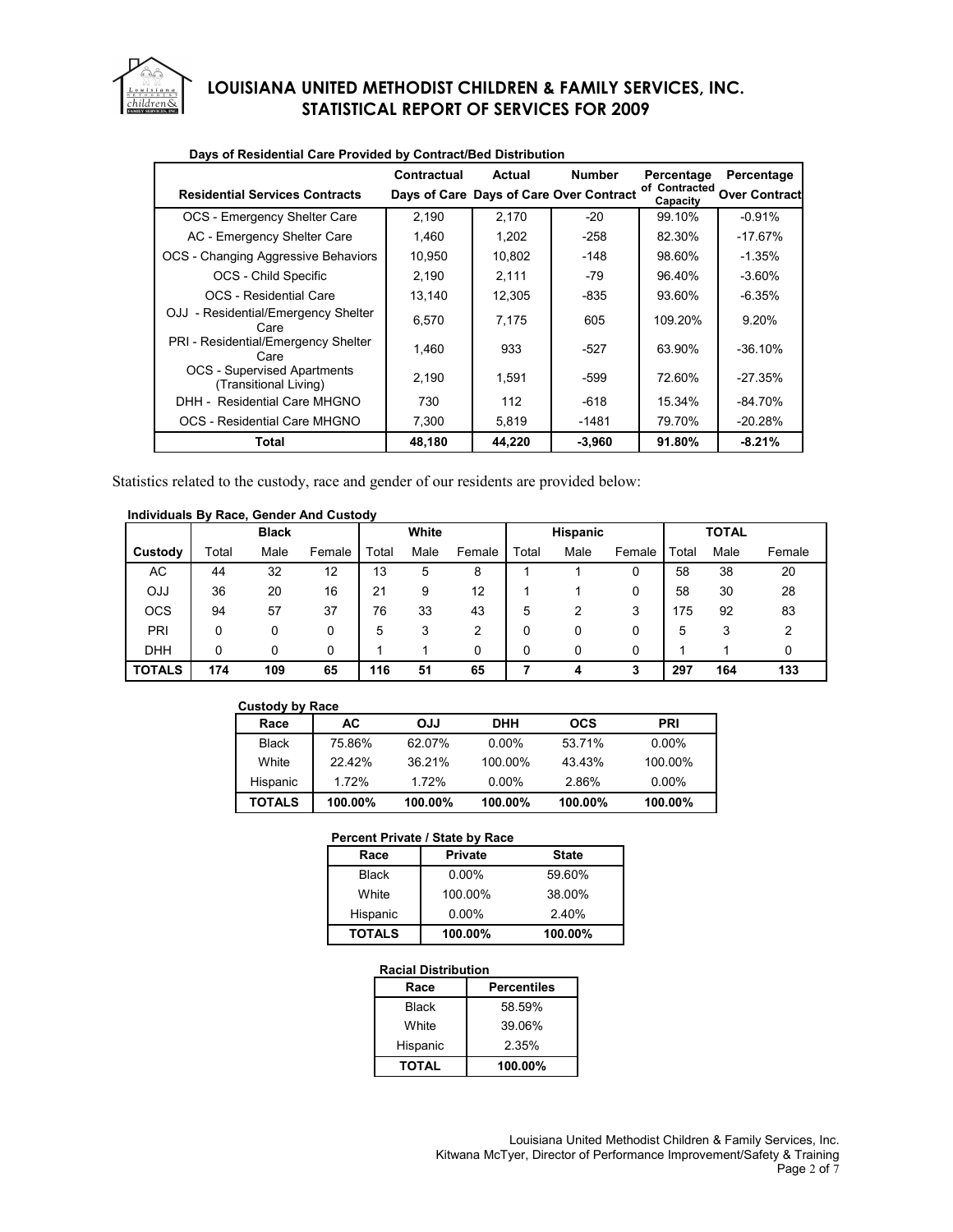

### ADMISSIONS, DISCHARGES, AND LENGTH OF STAY STATISTICS

Statistics related to the admission and discharge of youth from the different levels of care are presented in the chart below. For purposes of utilization review, these statistics also provide information regarding length of stay by custody and level of care for the reported year. It is important to note that the statistics are a representation of the reported year of 2009. Length of stay was determined by dividing the number of days of care provided by the number of clients served only for the year of 2009.

|                     |                       | Continued      | <b>Admitted</b> | <b>Discharged</b> | Continued      |                     | Days   | Average    |
|---------------------|-----------------------|----------------|-----------------|-------------------|----------------|---------------------|--------|------------|
| <b>Residential</b>  |                       | from           | In              | In                | to             |                     | Of     | <b>LOS</b> |
| Program             | Custody               | 2008           | 2009            | 2009              | 2010           | <b>Participants</b> | Care   | (days)     |
| <b>CAB</b>          | <b>OCS</b>            | 30             | 25              | 26                | 29             | 55                  | 10,802 | 196.40     |
| <b>CS</b>           | <b>OCS</b>            | 6              | 7               | 8                 | 5              | 13                  | 2,111  | 162.38     |
| AC                  | AC                    | 3              | 53              | 54                | 2              | 56                  | 1,202  | 21.46      |
| <b>SA/TL</b>        | <b>OCS</b>            | 4              | 13              | 13                | $\overline{4}$ | 17                  | 1,591  | 93.58      |
| <b>ESC</b>          | <b>CLO</b>            | $\overline{2}$ | 10              | 12                | 0              | 12                  | 465    | 38.75      |
|                     | <b>OCS</b>            | 7              | 59              | 58                | 8              | 66                  | 2,170  | 32.87      |
|                     | PRI                   | 0              | 1               | 1                 | 0              | 1                   | 19     | 19.00      |
|                     | <b>TOTAL</b>          | 9              | 70              | 71                | 8              | 79                  | 2,654  | 33.59      |
| <b>RGC</b>          | <b>OJJ</b>            | 17             | 21              | 21                | 17             | 38                  | 6,710  | 176.57     |
|                     | <b>OCS</b>            | 30             | 37              | 30                | 37             | 67                  | 12,305 | 183.65     |
|                     | <b>OCS</b><br>(MHGNO) | 17             | 15              | 20                | 12             | 32                  | 5,819  | 181.84     |
|                     | <b>DHH</b><br>(MHGNO) | $\mathbf 0$    | 1               | 0                 |                | 1                   | 112    | 112.00     |
|                     | PRI                   | 4              | 2               | 5                 |                | 6                   | 914    | 152.33     |
|                     | <b>TOTAL</b>          | 68             | 76              | 76                | 68             | 144                 | 25,860 | 179.58     |
| <b>GRAND TOTALS</b> |                       | 120            | 244             | 248               | 116            | 364                 | 44,220 | 121.48     |

## RESIDENTIAL LEGNTH OF STAY STATISTICS

Statistics related to the total length of stay for all discharged youth during 2009 is represented in the chart below. This statistic is calculated from day of admit to day of discharge.

| Length of Stay (LOS)                                                                        |  |  |                                                                |  |  |  |
|---------------------------------------------------------------------------------------------|--|--|----------------------------------------------------------------|--|--|--|
| Separate of LOS for all discharges during the statistical report of service period of 2009: |  |  |                                                                |  |  |  |
|                                                                                             |  |  | Shortest LOS: Day (1) AC & ESC / Longest LOS: Days (1,118) CAB |  |  |  |

### **Number of Discharges by Length of Stay during 2009**

| Length of Stay                    |    |            | Length of Stay |             |                |                             |
|-----------------------------------|----|------------|----------------|-------------|----------------|-----------------------------|
| (Days)                            | АC | <b>OJJ</b> | <b>OCS</b>     | <b>DHH</b>  | <b>Private</b> | <b>Totals &amp; Percent</b> |
| $1 - 90$ DAYS (1 – 3 MONTHS)      | 54 | 12         | 46             | 0           |                | 113 / 56.50%                |
| $91 - 180$ DAYS (3 – 6 MONTHS)    | 0  | 12         | 22             | 0           | $\Omega$       | 34 / 17.00%                 |
| 181 - 365 DAYS (6 - 12 MONTHS)    | 0  | 8          | 19             | 0           | 0              | 27 / 13.50%                 |
| $366 - 546$ (12 - 18 MONTHS)      | 0  |            | 10             | $\mathbf 0$ | 3              | 14 / 7.00%                  |
| 547 - 730 (18 - 24 MONTHS)        | 0  | $\Omega$   | 5              | $\mathbf 0$ |                | $6/3.00\%$                  |
| $731 - 1,096$ (24 - 36 MONTHS)    | 0  | $\Omega$   | $\mathcal{P}$  | 0           |                | $2/1.00\%$                  |
| $1,096 - (36 + MOMTHS)$           | 0  | $\Omega$   | 4              | 0           |                | 4/2.00%                     |
| <b>TOTAL NUMBER OF DISCHARGES</b> | 54 | 33         | 108            | 0           | 5              | 200 / 100.00%               |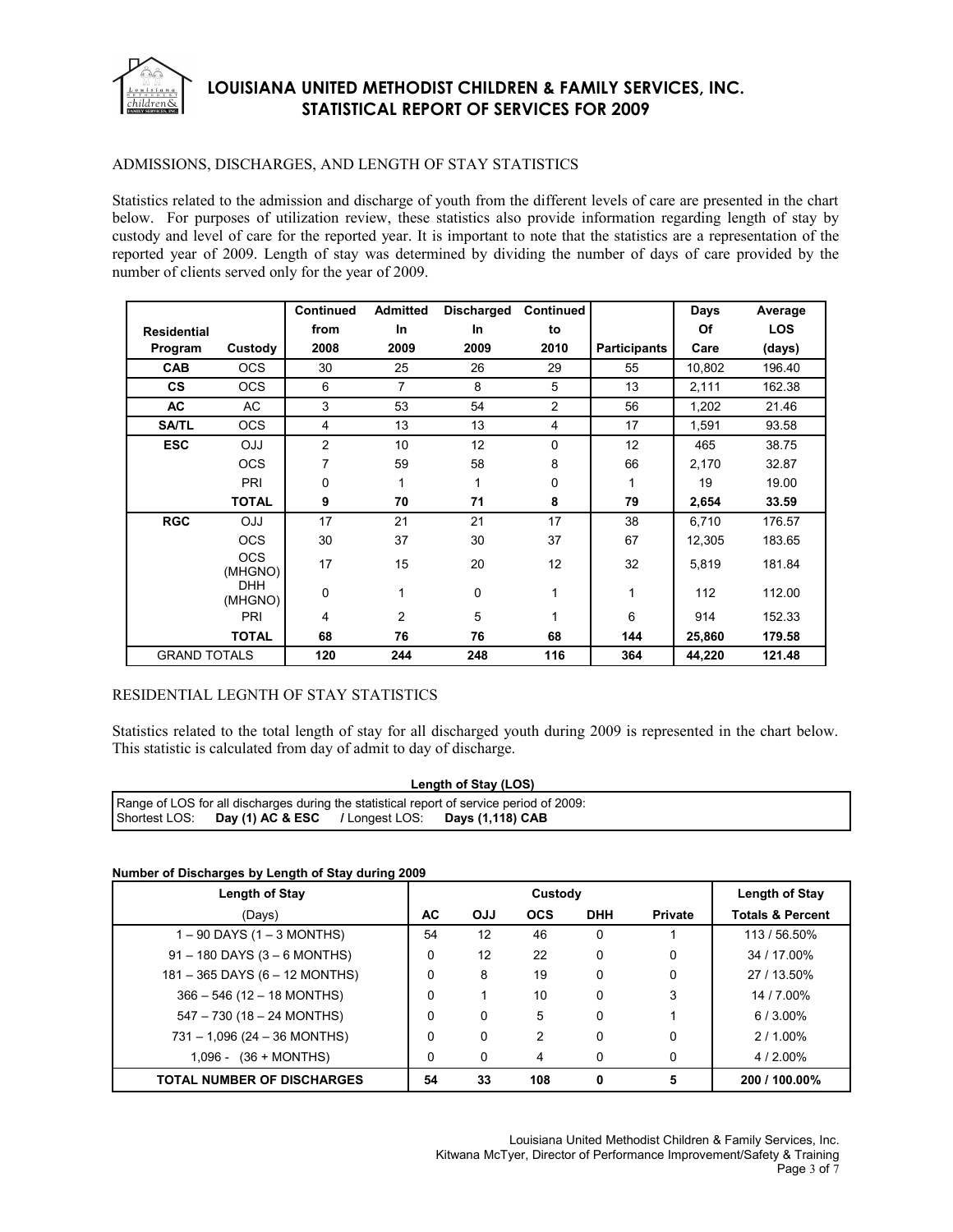

## **INDEPENDENT LIVING**

During 2009, 451 structured classes and seminars were presented to 14-21 year olds. This is a decrease of 21% from the 572 structured classes and seminars taught in 2008. A total of 384 individual youth received services from the Independent Living Program. This is a decrease of 21% from the 487 individual youth who received services from the Independent Living Program in 2008. Children in the care of our agency, in the care of other child care agencies and in foster care have attended classes in subjects such as apartment hunting, check writing, banking, nutrition and many other subjects related to living independently. Our staff provides services to a catchment area which covers all of northeast Louisiana; from Lincoln Parish to the Mississippi River.

Each participant in the Independent Living Program receives a pre-test and post-test for independent living skills assessment. During 2009 the average score on pre-tests was 53% with the average on post-tests being 88% for a pre-test/post-test average percent of change of 28%.

## **FAMILY COUNSELING CENTER**

During 2009, Family Counseling Center served a total of 2,211 individuals. This number includes outpatient counseling, collaborative divorce services, Crime Victim's Assistance program services, residential counseling services, community outreach education and prevention services, and professional evaluation and referral services.

| Statistics of Services and Programs Offered During 2009 |                 |                    |  |  |  |  |  |
|---------------------------------------------------------|-----------------|--------------------|--|--|--|--|--|
| <b>Programs</b>                                         | <b>Families</b> | <b>Individuals</b> |  |  |  |  |  |
| <b>Outpatient Counseling Services</b>                   | 228             | 387                |  |  |  |  |  |
| <b>Outpatient CVA Counseling Services</b>               | 57              | 62                 |  |  |  |  |  |
| <b>Outpatient Therapeutic Groups</b>                    | 105             | 105                |  |  |  |  |  |
| Collaborative Divorce                                   | $\mathcal{P}$   | 6                  |  |  |  |  |  |
| <b>Residential CVA Counseling Services</b>              | 45              | 45                 |  |  |  |  |  |
| <b>Residential Family Counseling Services</b>           | 113             | 314                |  |  |  |  |  |
| <b>Residential Groups</b>                               | 42              | 42                 |  |  |  |  |  |
| <b>Community Education and Prevention Services</b>      | 0               | 1,250              |  |  |  |  |  |
| <b>TOTAL SERVED</b>                                     | 592             | 2.211              |  |  |  |  |  |

#### **Subcategory Types of Services & Groups Offered by the Family Counseling Center during 2009**

| <b>Services</b>                                    | <b>Groups</b>                                                                                                   |
|----------------------------------------------------|-----------------------------------------------------------------------------------------------------------------|
| Individual Therapy                                 | Anger Management (Court-Ordered)                                                                                |
| Marital Therapy                                    | <b>Conflict Resolution (Lincoln Parish Schools)</b>                                                             |
| Trauma Counseling                                  | CVA Adult Survivor Group for LMCH Residential Youth                                                             |
| Crime Victim's Program                             | CVA Adult Survivor Group for Outpatients                                                                        |
| Play Therapy                                       | Filial Parenting for Parents of Traumatized Children (Family<br>Counseling Center and Trinity Methodist Church) |
| Group Counseling                                   | CHADD Parent to Parent for Parents of Children with ADHD                                                        |
| Custody Evaluations                                | Grandparents Raising Grandchildren                                                                              |
| Collaborative Divorce                              | Trans-parenting for Divorced Parents                                                                            |
| Community and Professional Trainings               | Filial Parenting for Grandparent raising Grandchildren                                                          |
| Collaboration with Community Agencies and Churches |                                                                                                                 |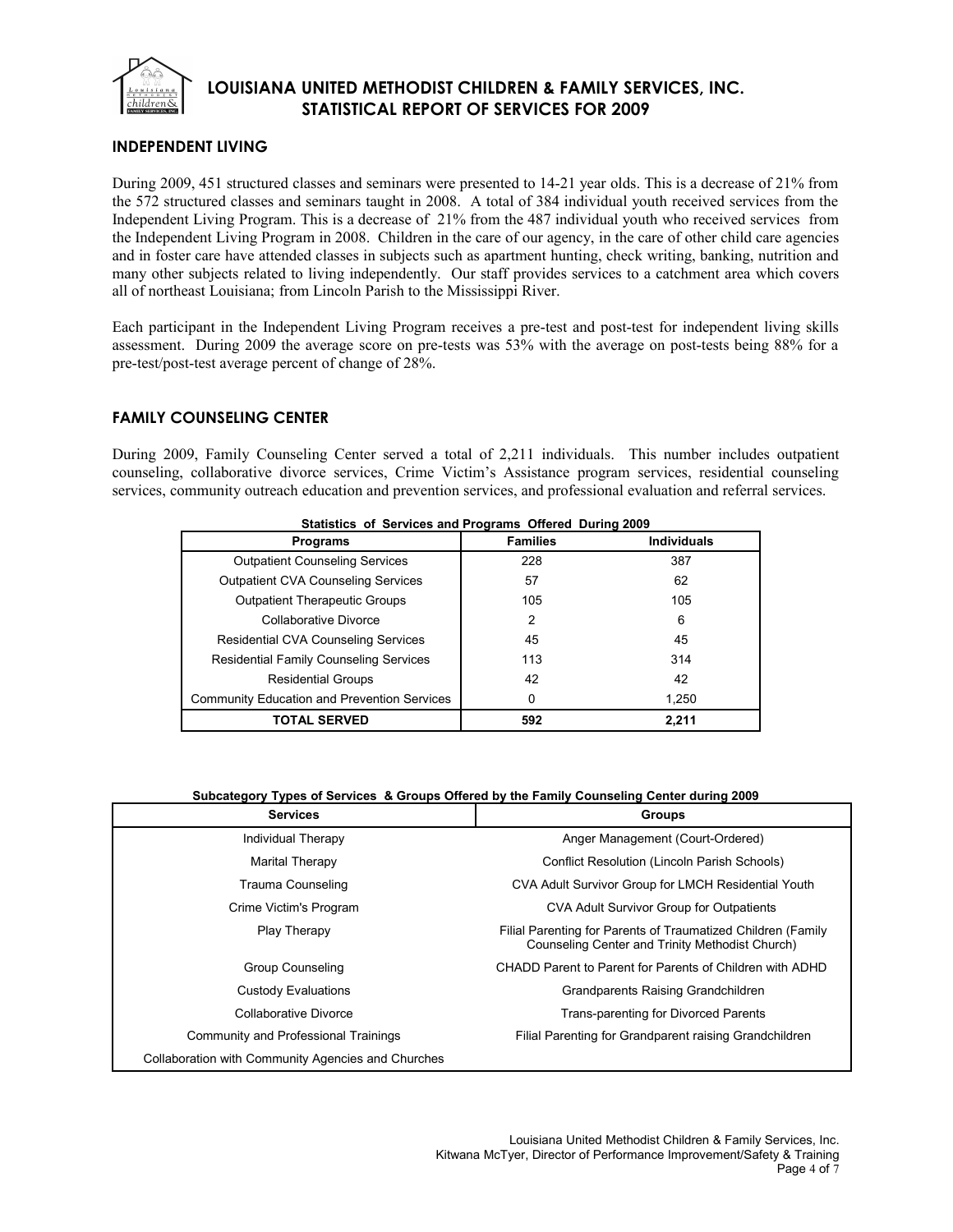

Outpatient clients represented Lincoln Parish, the 13 surrounding parishes and southern Arkansas. Approximately 2,000 counseling sessions were conducted with outpatient families. Residential services included counseling with residents of our Ruston campus and their families from across our state. Groups were provided to residents on a variety of needed topics such as Grief group and House groups. Crime Victim's Assistance Program provided counseling and advocacy services for both outpatient clients and residential clients identified as victims of crime. In addition, other groups were provided to residential youth upon request.

Family Counseling Center staff facilitated training for professionals and provided informative and preventative programs to the community at large.

## **HOWARD SCHOOL**

During 2009, Howard Educational Center provided educational services to a total of 180 different youth. 179 of these youth were residents of Louisiana Methodist Children's Home. Howard Educational Center served 132 different youth in regular Residential classes, a decrease of 17.5% compared to the previous year. 44 youth participated in short-term educational services. 12 youth participated in the Howard School GED program and 5 of these graduated after earning their GED yielding an average of 41.7%. 53 youth participated in the Howard Educational Career Educational program and of these students 4 obtained their National Certification in Carpentry and Construction yielding and average of 7.5%.

## **FAMILY PLUS PROGRAM**

During the calendar year of 2009, the programs of the Family Plus provided assistance to a total of 1,384 individuals and 657 families. Services offered included such things as: out-patient counseling, in-home counseling, assessments, referrals, aftercare, seminars and workshops.

Our regional Family Plus offices provided services to 574 families and 1,052 individuals. Baton Rouge Family Plus served 106 families and 198 individuals. Monroe Family Plus served 124 families and 94 individuals. In Pineville, Family Plus served 101 families and 250 individuals. Ruston Family Plus served 115 families and 281 individuals. In Shreveport, Family Plus served 128 families and 229 individuals.

The Multi Systemic Therapy (MST) in-home program in Monroe and Shreveport served a total of 84 families, representing 332 individuals. This marks the third year this service was provided. During 2009, 86% of the MST cases completed treatment, 95% of all cases show evidence of Improved Family Relations, and in 94% of all cases the youth demonstrated Success in Educational/Vocational Setting. Multi-Systemic Therapy is now funded by Medicaid in Louisiana; Family Plus has been able to accept a limited number of private paying, non-Medicaid families in our MST program.

During 2009 Family Plus continued to pursue grant funding in order to enhance and expand services. A Family Plus office was opened in Natchitoches during 2009 through a generous donation of \$15,000 that was made in order to increase services to the families in that area. While we have struggled to find the right employee for that position, Family Plus will continue to pursue expansion in Natchitoches and elsewhere.

During 2009, Family Plus offered Active Parenting classes and the Strengthening Families Program in all locations. Also, Family Plus staff assisted several private families in placing youth into the Residential Treatment Program on the Ruston campus. These private youth generally stay for a brief stabilization period. Family Plus continues to seek innovative programming, which can help families thrive.

The demand for services remains great, and Family Plus continues to strive to meet the needs of families in Louisiana.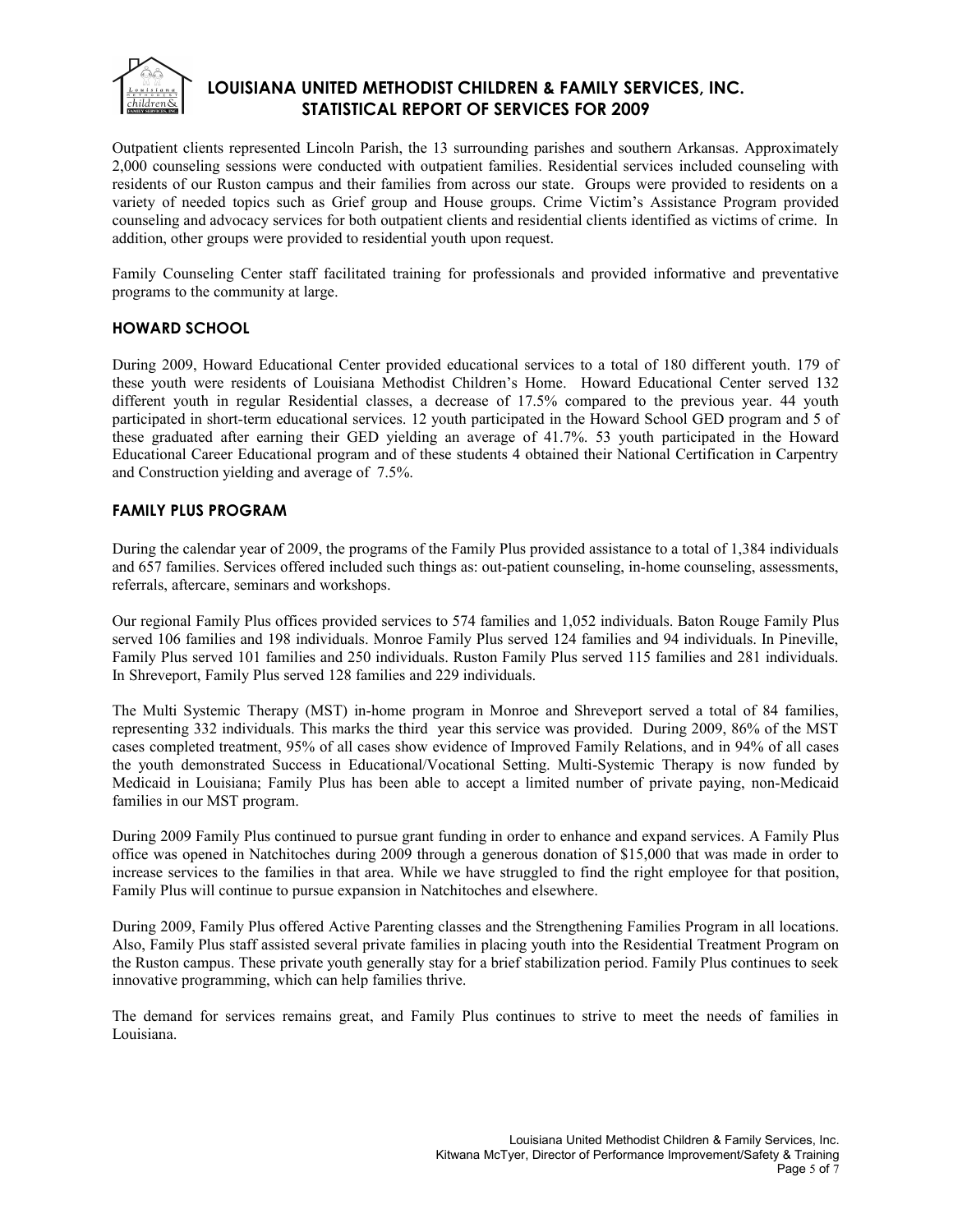

## **OUTDOOR WILDERNESS LEARNING CENTER (O.W.L)**

During the calendar year of 2009, the programs of the Outdoor Wilderness Learning Center (OWL) provided services and activities for a total of 10,376 individuals. This was an 3.68% increase over total usage during 2008.

The J.T. & Edith Henning Family lodge was used by 258 guests. These guests included our youth's family members and staff from satellite offices. Feedback from guests and staff has been overwhelmingly positive. Some of our youth have been able to stay in the family lodges with their families while visiting. This has been a great opportunity for them to increase family strengthening and to be able to participate in family therapy with clinical staff. We hope to continue to increase the utilization by families.

The J.T. & Edith Henning Conference center was utilized by over 4,345 guests and staff. It was used for various LUMCFS functions, trainings, summer programing, 4H activities and special events. Outside groups utilized the conference center for weddings, receptions, banquets, workshops, and retreats.

Ropes course participation reached an all time high this reporting year with over 2,069 participants. Total revenue received during 2009 was approximately \$23,500. Groups included local churches, schools, businesses, and college groups. Staff and youth participated in team-building events that were held throughout the year on a regular basis.

The OWL Center 4H Club continued to grow throughout 2009. With 55 youth enrolled, activity choices included; photography, health and fitness, community service, family consumer science, and wilderness /outdoor education. Youth from C.B. White (males) participated in a wildlife conservation project that consisted of them building and installing wood duck boxes along the arbor walk. Youth from CAB (females) participated in a service project that consisted of them volunteering time at the Ouachita Parish Animal Shelter. They were able to exercise and nurture dogs that were up for adoption. Our youth also had the opportunity to participate in parish-wide club meetings, contests, and socials.

A total of 836 volunteers visited the OWL from states as far as Texas, Georgia, Illinois, Kansas, Indiana, and Minnesota. They brought with them a wide range of talents and a willingness to work. Various projects included; making salsa, working in the greenhouse, working with the orchard, painting, clearing areas, repairing fence lines, and a few construction projects. Chamber of Commerce - Lincoln Leadership also volunteered their time and talents to help start construction on a new horse shelter.

The equine program has continues to experience growth and continues to be one of our most popular programs as it enters the fifth year of operation. Equine-assisted psychotherapy classes were held daily after school. Youth and staff have been able to enjoy equine activities such as riding, team-building, and horsemanship classes. In addition, outside groups utilized the equine facility as a component of team-building. The total utilization for the equine program during the year of 2009 was 1,382 units. Vaughan House riding group had the opportunity to participate in their first off campus trail riding at a local recreational center.

During 2009 the OWL Center has continued to participation in Ruston's Farmer's Market. The Farmer's Market was held on Saturdays during the months of May, June, and July. OWL staff sold salsa, blueberries, and jelly. Several LMCH youth were able to assist with this project.

During 2009 salsa sales increased to an all time high of \$79,800. Salsa was sold and shipped to individuals, businesses, and Methodist churches around the state of the Louisiana. This product helps to promote Louisiana United Methodist Children & Family Services, Inc. throughout the state.